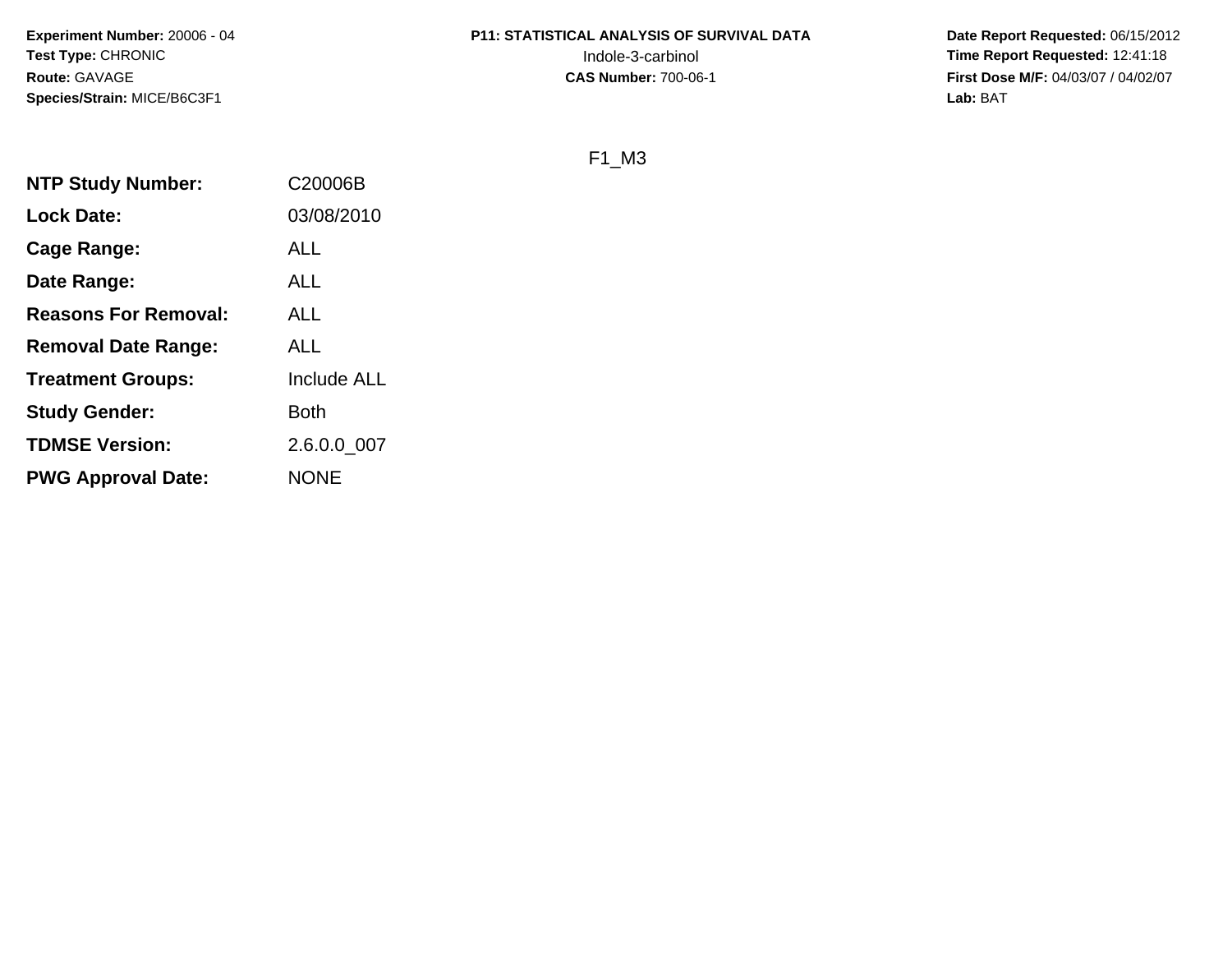**Date Report Requested:** 06/15/2012 Indole-3-carbinol **Time Report Requested:** 12:41:18 **First Dose M/F:** 04/03/07 / 04/02/07<br>Lab: BAT **Lab:** BAT

## **MALE MICE**

FIRST TERMINAL SACRIFICE AT **730** DAYS

INDIVIDUAL SURVIVAL TIMES (DAYS)

| $DOSE = 0$ mg/kg           |                                             |            |            |                      |            |            |            |                   |            |                          |     |     |                    |  |  |
|----------------------------|---------------------------------------------|------------|------------|----------------------|------------|------------|------------|-------------------|------------|--------------------------|-----|-----|--------------------|--|--|
|                            | TOTAL <sub>50</sub><br>UNCENSORED DEATHS 24 |            |            |                      |            |            |            | CENSORED DEATHS 0 |            | <b>TERMINAL 26</b>       |     |     |                    |  |  |
| UNCENSORED DEATH DAYS      |                                             |            |            |                      |            |            |            |                   |            |                          |     |     |                    |  |  |
| 354<br>629                 | 463<br>644                                  | 465<br>662 | 469<br>673 | 483<br>680           | 501<br>697 | 519<br>711 | 525<br>717 | 532<br>723        | 546<br>728 | 589                      | 610 | 619 | 626                |  |  |
| <b>CENSORED DEATH DAYS</b> |                                             |            |            |                      |            |            |            |                   |            |                          |     |     |                    |  |  |
| None                       |                                             |            |            |                      |            |            |            |                   |            |                          |     |     |                    |  |  |
| $DOSE = 62.5$ mg/kg        |                                             |            |            |                      |            |            |            |                   |            |                          |     |     |                    |  |  |
| <b>TOTAL 50</b>            |                                             |            |            | UNCENSORED DEATHS 19 |            |            |            |                   |            | CENSORED DEATHS 0        |     |     | <b>TERMINAL 31</b> |  |  |
| UNCENSORED DEATH DAYS      |                                             |            |            |                      |            |            |            |                   |            |                          |     |     |                    |  |  |
| 381<br>709                 | 573<br>710                                  | 582<br>711 | 604<br>714 | 616<br>716           | 630        | 631        | 658        | 673               | 682        | 682                      | 692 | 694 | 701                |  |  |
| <b>CENSORED DEATH DAYS</b> |                                             |            |            |                      |            |            |            |                   |            |                          |     |     |                    |  |  |
| None                       |                                             |            |            |                      |            |            |            |                   |            |                          |     |     |                    |  |  |
| $DOSE = 125$ mg/kg         |                                             |            |            |                      |            |            |            |                   |            |                          |     |     |                    |  |  |
| TOTAL <sub>50</sub>        |                                             |            |            | UNCENSORED DEATHS 17 |            |            |            |                   |            | <b>CENSORED DEATHS 1</b> |     |     | <b>TERMINAL 32</b> |  |  |
| UNCENSORED DEATH DAYS      |                                             |            |            |                      |            |            |            |                   |            |                          |     |     |                    |  |  |
| 437<br>702                 | 567<br>716                                  | 580<br>717 | 596        | 598                  | 610        | 617        | 637        | 637               | 655        | 655                      | 686 | 695 | 697                |  |  |
| <b>CENSORED DEATH DAYS</b> |                                             |            |            |                      |            |            |            |                   |            |                          |     |     |                    |  |  |
| 133                        |                                             |            |            |                      |            |            |            |                   |            |                          |     |     |                    |  |  |
| $DOSE = 250$ mg/kg         |                                             |            |            |                      |            |            |            |                   |            |                          |     |     |                    |  |  |
| <b>TOTAL 50</b>            |                                             |            |            | UNCENSORED DEATHS 17 |            |            |            |                   |            | <b>CENSORED DEATHS 1</b> |     |     | <b>TERMINAL 32</b> |  |  |
| UNCENSORED DEATH DAYS      |                                             |            |            |                      |            |            |            |                   |            |                          |     |     |                    |  |  |
| 385<br>715                 | 437<br>716                                  | 495<br>721 | 586        | 596                  | 616        | 617        | 631        | 637               | 653        | 671                      | 686 | 690 | 694                |  |  |
| <b>CENSORED DEATH DAYS</b> |                                             |            |            |                      |            |            |            |                   |            |                          |     |     |                    |  |  |
| 511                        |                                             |            |            |                      |            |            |            |                   |            |                          |     |     |                    |  |  |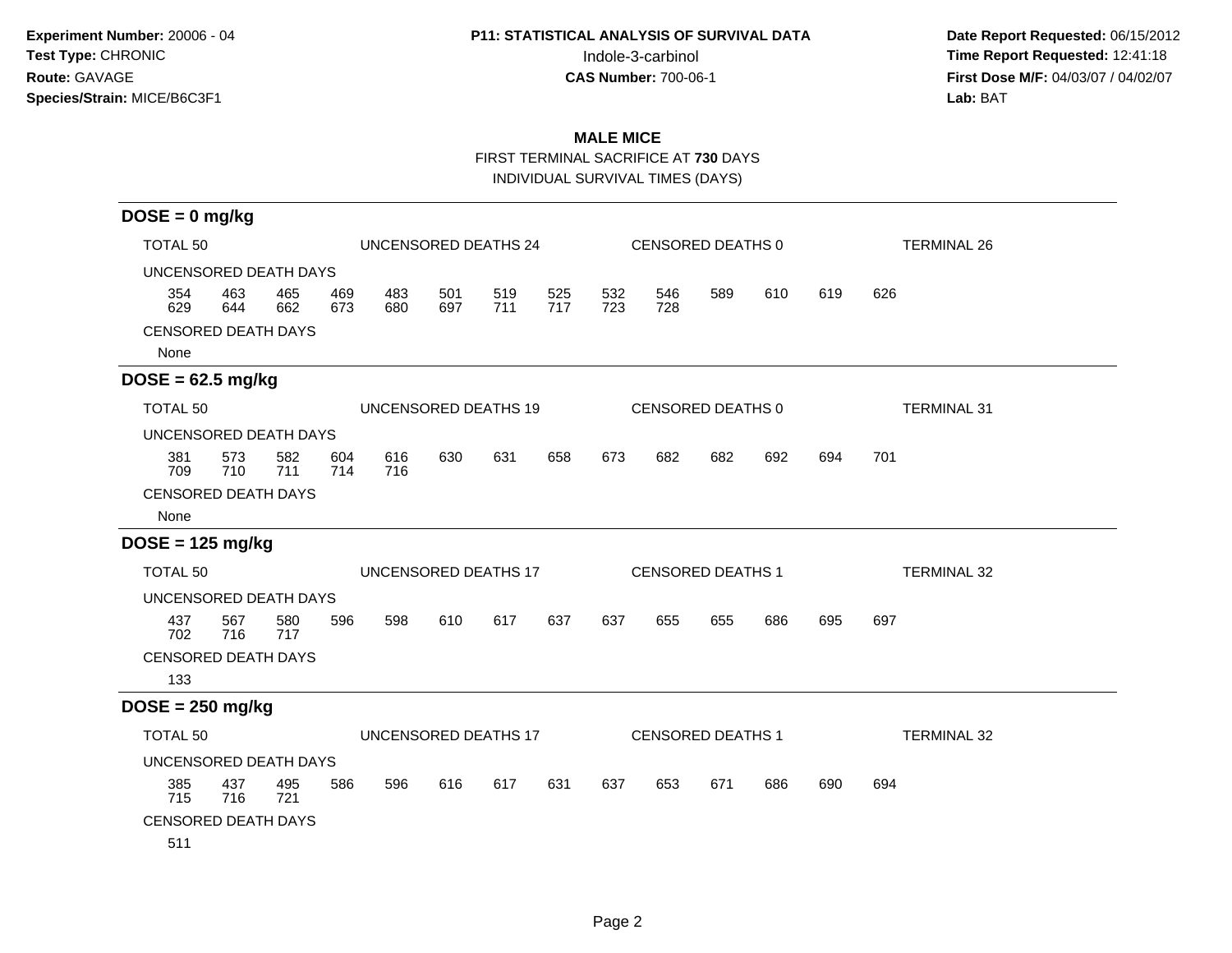**Date Report Requested:** 06/15/2012 Indole-3-carbinol **Time Report Requested:** 12:41:18 **First Dose M/F:** 04/03/07 / 04/02/07<br>**Lab:** BAT **Lab:** BAT

### **MALE MICE**

FIRST TERMINAL SACRIFICE AT **730** DAYS

| <b>KAPLAN-MEIER SURVIVAL PROBABILITY ESTIMATES (%)</b> |             |       |       |       |       |      |      |      |      |        |  |  |
|--------------------------------------------------------|-------------|-------|-------|-------|-------|------|------|------|------|--------|--|--|
| <b>DOSE</b>                                            | TIME (DAYS) |       |       |       |       |      |      |      |      |        |  |  |
|                                                        | 90          | 180   | 270   | 365   | 425   | 485  | 545  | 605  | 665  | 730(A) |  |  |
| 0 mg/kg                                                | 100.0       | 100.0 | 100.0 | 98.0  | 98.0  | 90.0 | 82.0 | 78.0 | 66.0 | 52.0   |  |  |
| 62.5 mg/kg                                             | 100.0       | 100.0 | 100.0 | 100.0 | 98.0  | 98.0 | 98.0 | 92.0 | 84.0 | 62.0   |  |  |
| 125 mg/kg                                              | 100.0       | 100.0 | 100.0 | 100.0 | 100.0 | 98.0 | 98.0 | 89.8 | 77.6 | 65.3   |  |  |
| 250 mg/kg                                              | 100.0       | 100.0 | 100.0 | 100.0 | 98.0  | 96.0 | 94.0 | 89.9 | 79.7 | 65.4   |  |  |

<sup>(</sup>A) FIRST TERMINAL SACRIFICE<br>(B) THE FIRST ENTRY IS THE TREND TEST (TARONE, 1975) RESULT. SUBSEQUENT ENTRIES ARE THE RESULTS OF PAIRWISE TESTS (COX, 1972). NEGATIVE TRENDS ARE INDICATED BY "N".<br>(C) MEAN OF ALL UNCENSORED D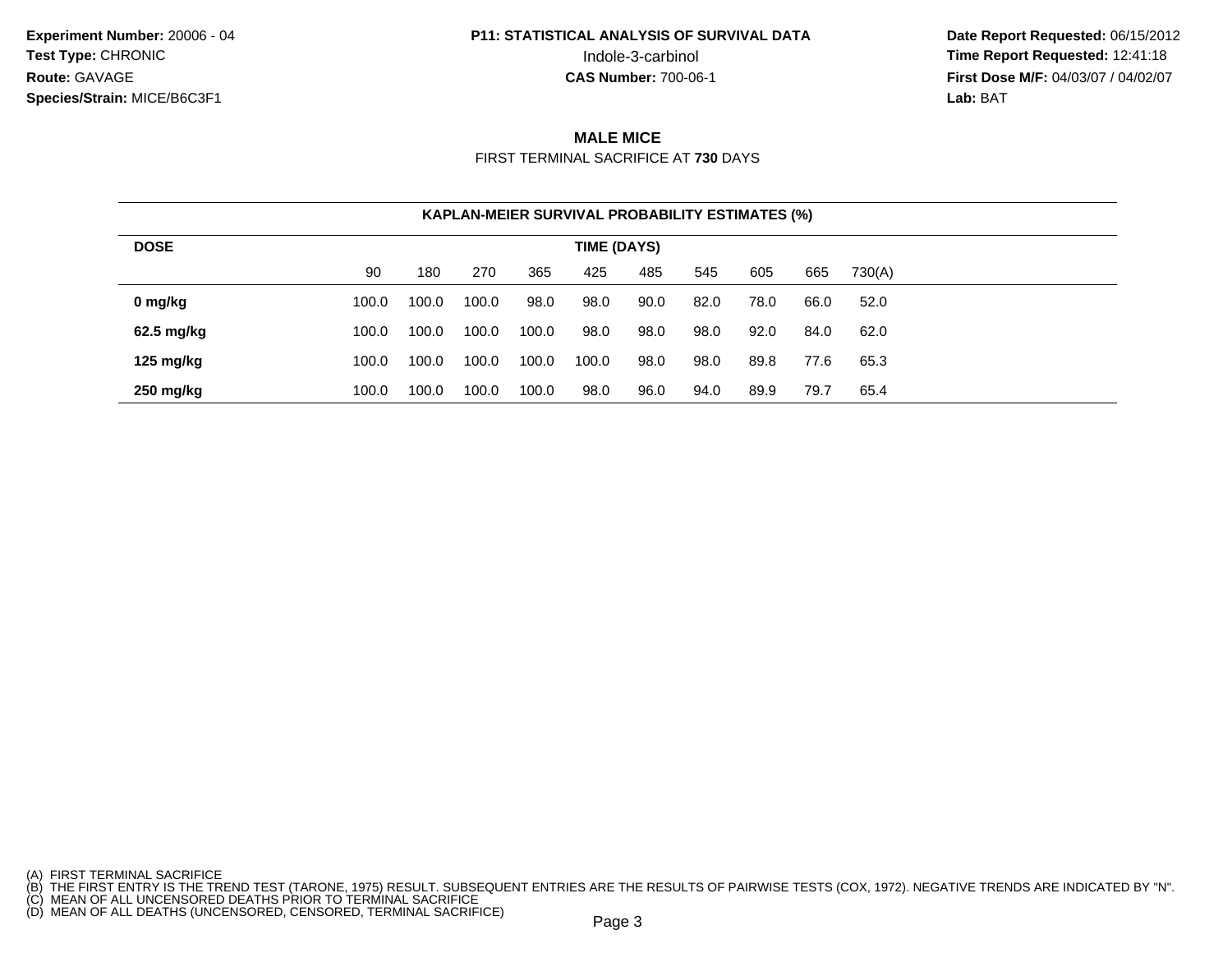**Date Report Requested:** 06/15/2012 Indole-3-carbinol **Time Report Requested:** 12:41:18 **First Dose M/F:** 04/03/07 / 04/02/07<br>**Lab:** BAT **Lab:** BAT

### **MALE MICE**

FIRST TERMINAL SACRIFICE AT **730** DAYS

#### **SURVIVAL SUMMARY STATISTICS**

| <b>DOSE</b>                                                         | 0 mg/kg         | 62.5 mg/kg      | $125 \text{ mg/kg}$ | $250 \text{ mg/kg}$ |
|---------------------------------------------------------------------|-----------------|-----------------|---------------------|---------------------|
| SURVIVAL AT END OF STUDY<br>(KAPLAN-MEIER)                          | 52.0%           | 62.0%           | 65.3%               | 65.4%               |
| SIGNIFICANCE (B)<br>(LIFE TABLE)                                    | $P = 0.202N$    | $P = 0.256N$    | $P = 0.182N$        | $P=0.192N$          |
| <b>MEAN DAY OF</b><br><b>NATURAL DEATHS (C)</b><br>(STANDARD ERROR) | 590.2<br>(20.9) | 650.5<br>(18.3) | 635.4<br>(17.1)     | 620.4<br>(23.7)     |
| <b>MEAN LIFE SPAN (D)</b><br>(STANDARD ERROR)                       | 662.9<br>(14.1) | 699.8<br>(8.8)  | 685.9<br>(14.2)     | 688.3<br>(11.4)     |

<sup>(</sup>A) FIRST TERMINAL SACRIFICE<br>(B) THE FIRST ENTRY IS THE TREND TEST (TARONE, 1975) RESULT. SUBSEQUENT ENTRIES ARE THE RESULTS OF PAIRWISE TESTS (COX, 1972). NEGATIVE TRENDS ARE INDICATED BY "N".<br>(C) MEAN OF ALL UNCENSORED D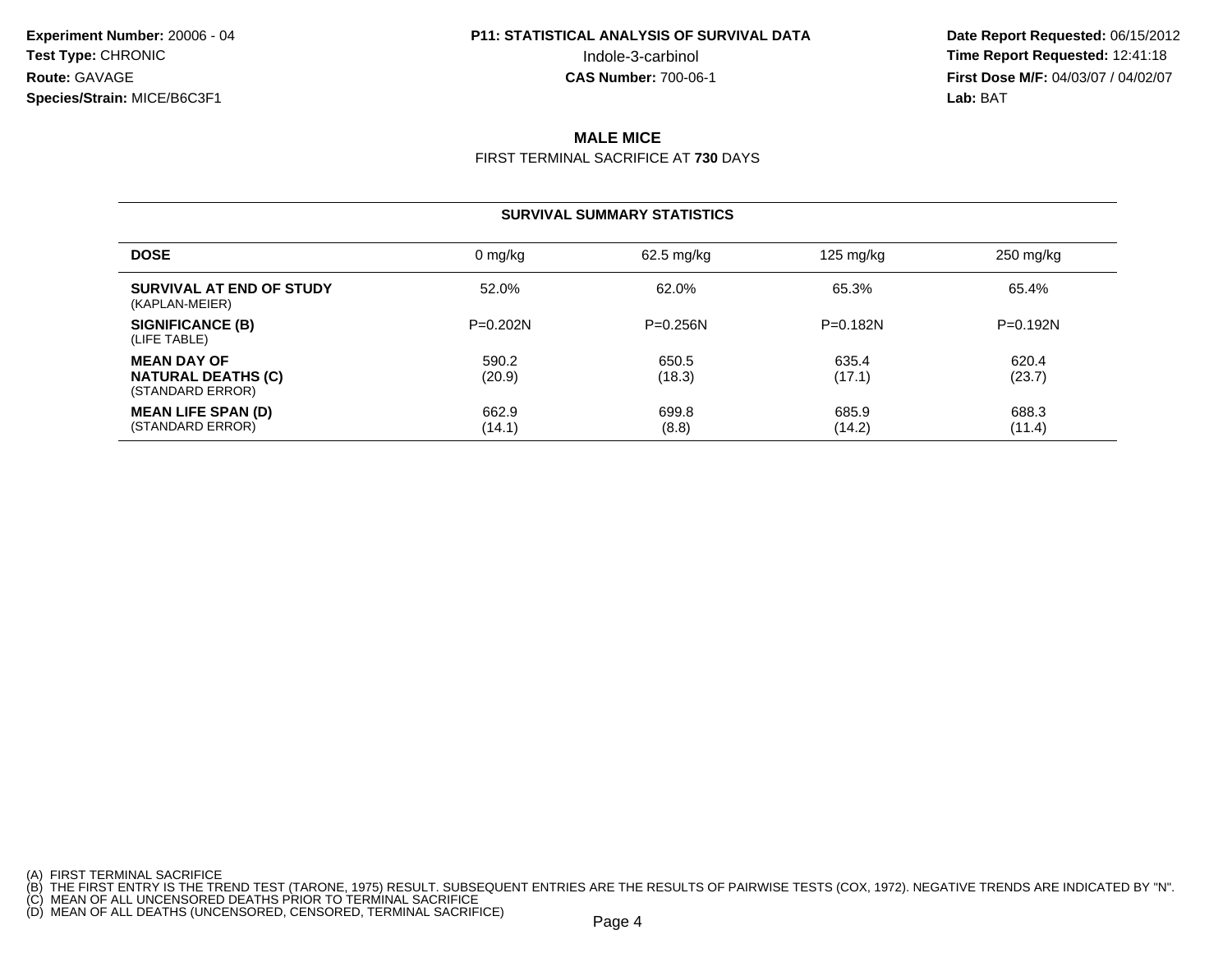**Date Report Requested:** 06/15/2012 Indole-3-carbinol **Time Report Requested:** 12:41:18 **First Dose M/F:** 04/03/07 / 04/02/07<br>Lab: BAT **Lab:** BAT

### **FEMALE MICE**

FIRST TERMINAL SACRIFICE AT **729** DAYS

INDIVIDUAL SURVIVAL TIMES (DAYS)

| $DOSE = 0$ mg/kg                 |            |            |            |            |            |                            |                          |            |                   |                    |     |     |                    |  |
|----------------------------------|------------|------------|------------|------------|------------|----------------------------|--------------------------|------------|-------------------|--------------------|-----|-----|--------------------|--|
| TOTAL 50<br>UNCENSORED DEATHS 16 |            |            |            |            |            |                            | <b>CENSORED DEATHS 1</b> |            |                   | <b>TERMINAL 33</b> |     |     |                    |  |
| UNCENSORED DEATH DAYS            |            |            |            |            |            |                            |                          |            |                   |                    |     |     |                    |  |
| 506<br>709                       | 569<br>718 | 589        | 634        | 639        | 647        | 649                        | 664                      | 684        | 687               | 695                | 695 | 697 | 709                |  |
| <b>CENSORED DEATH DAYS</b>       |            |            |            |            |            |                            |                          |            |                   |                    |     |     |                    |  |
| 568                              |            |            |            |            |            |                            |                          |            |                   |                    |     |     |                    |  |
| $DOSE = 62.5$ mg/kg              |            |            |            |            |            |                            |                          |            |                   |                    |     |     |                    |  |
| TOTAL 50                         |            |            |            |            |            | UNCENSORED DEATHS 10       |                          |            | CENSORED DEATHS 0 |                    |     |     | <b>TERMINAL 40</b> |  |
| UNCENSORED DEATH DAYS            |            |            |            |            |            |                            |                          |            |                   |                    |     |     |                    |  |
| 191                              | 558        | 620        | 620        | 642        | 650        | 681                        | 687                      | 688        | 701               |                    |     |     |                    |  |
| <b>CENSORED DEATH DAYS</b>       |            |            |            |            |            |                            |                          |            |                   |                    |     |     |                    |  |
| None                             |            |            |            |            |            |                            |                          |            |                   |                    |     |     |                    |  |
| $DOSE = 125$ mg/kg               |            |            |            |            |            |                            |                          |            |                   |                    |     |     |                    |  |
| TOTAL 50                         |            |            |            |            |            | UNCENSORED DEATHS 24       |                          |            | CENSORED DEATHS 0 |                    |     |     | <b>TERMINAL 26</b> |  |
| UNCENSORED DEATH DAYS            |            |            |            |            |            |                            |                          |            |                   |                    |     |     |                    |  |
| 381<br>642                       | 481<br>645 | 514<br>647 | 523<br>652 | 526<br>661 | 569<br>662 | 597<br>686                 | 606<br>688               | 612<br>695 | 619<br>707        | 621                | 626 | 638 | 639                |  |
| <b>CENSORED DEATH DAYS</b>       |            |            |            |            |            |                            |                          |            |                   |                    |     |     |                    |  |
| None                             |            |            |            |            |            |                            |                          |            |                   |                    |     |     |                    |  |
| $DOSE = 250$ mg/kg               |            |            |            |            |            |                            |                          |            |                   |                    |     |     |                    |  |
| TOTAL 50                         |            |            |            |            |            | <b>UNCENSORED DEATHS 5</b> |                          |            | CENSORED DEATHS 0 |                    |     |     | <b>TERMINAL 45</b> |  |
| UNCENSORED DEATH DAYS            |            |            |            |            |            |                            |                          |            |                   |                    |     |     |                    |  |
| 491                              | 505        | 558        | 603        | 706        |            |                            |                          |            |                   |                    |     |     |                    |  |
| <b>CENSORED DEATH DAYS</b>       |            |            |            |            |            |                            |                          |            |                   |                    |     |     |                    |  |
| None                             |            |            |            |            |            |                            |                          |            |                   |                    |     |     |                    |  |
|                                  |            |            |            |            |            |                            |                          |            |                   |                    |     |     |                    |  |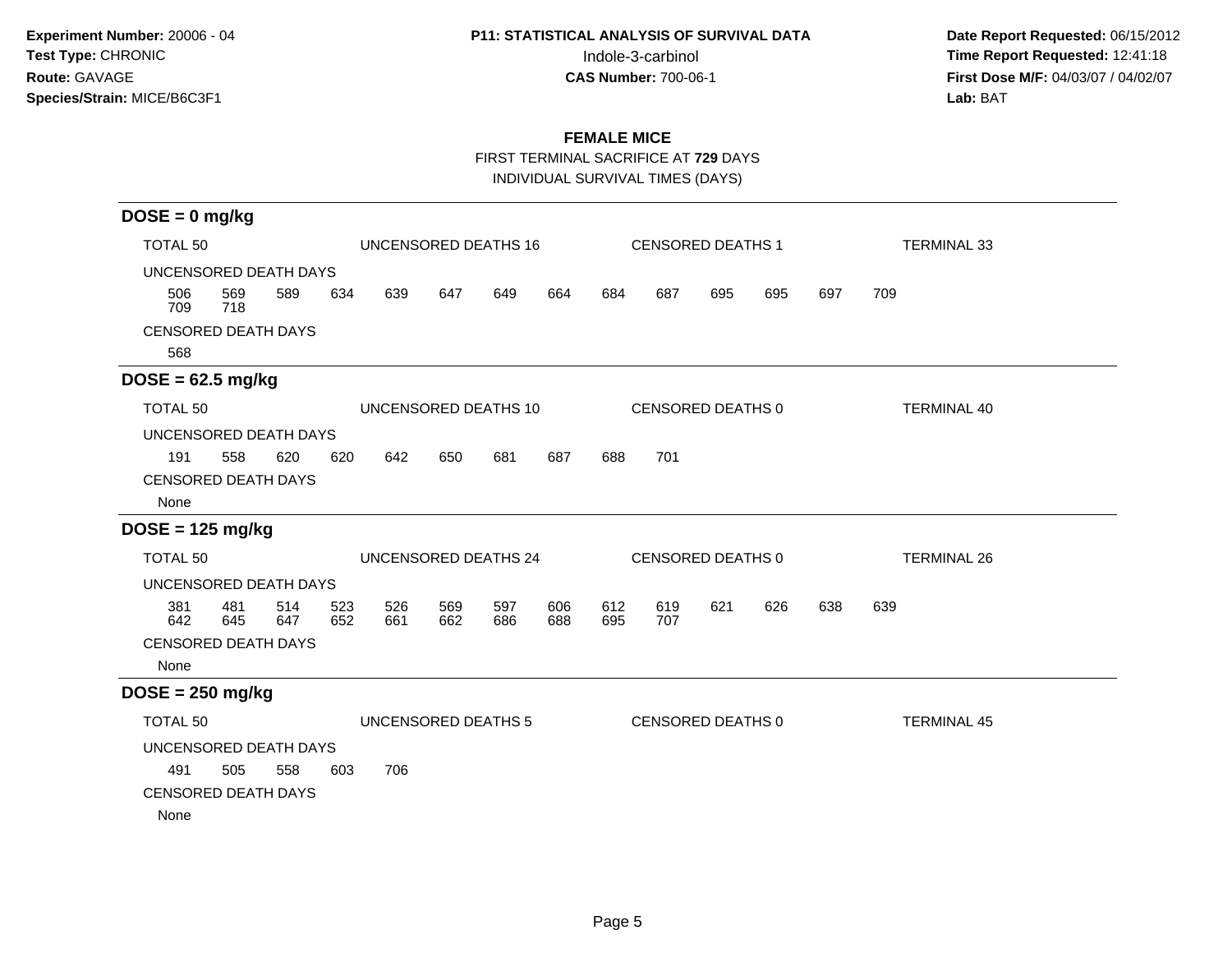**Date Report Requested:** 06/15/2012 Indole-3-carbinol **Time Report Requested:** 12:41:18 **First Dose M/F:** 04/03/07 / 04/02/07<br>**Lab:** BAT **Lab:** BAT

#### **FEMALE MICE**

FIRST TERMINAL SACRIFICE AT **729** DAYS

| <b>KAPLAN-MEIER SURVIVAL PROBABILITY ESTIMATES (%)</b> |             |       |       |       |       |       |      |      |      |        |  |  |
|--------------------------------------------------------|-------------|-------|-------|-------|-------|-------|------|------|------|--------|--|--|
| <b>DOSE</b>                                            | TIME (DAYS) |       |       |       |       |       |      |      |      |        |  |  |
|                                                        | 90          | 180   | 270   | 365   | 425   | 485   | 545  | 605  | 665  | 729(A) |  |  |
| 0 mg/kg                                                | 100.0       | 100.0 | 100.0 | 100.0 | 100.0 | 100.0 | 98.0 | 93.9 | 83.7 | 67.4   |  |  |
| 62.5 mg/kg                                             | 100.0       | 100.0 | 98.0  | 98.0  | 98.0  | 98.0  | 98.0 | 96.0 | 88.0 | 80.0   |  |  |
| 125 mg/kg                                              | 100.0       | 100.0 | 100.0 | 100.0 | 98.0  | 96.0  | 90.0 | 86.0 | 60.0 | 52.0   |  |  |
| 250 mg/kg                                              | 100.0       | 100.0 | 100.0 | 100.0 | 100.0 | 100.0 | 96.0 | 92.0 | 92.0 | 90.0   |  |  |

<sup>(</sup>A) FIRST TERMINAL SACRIFICE<br>(B) THE FIRST ENTRY IS THE TREND TEST (TARONE, 1975) RESULT. SUBSEQUENT ENTRIES ARE THE RESULTS OF PAIRWISE TESTS (COX, 1972). NEGATIVE TRENDS ARE INDICATED BY "N".<br>(C) MEAN OF ALL UNCENSORED D